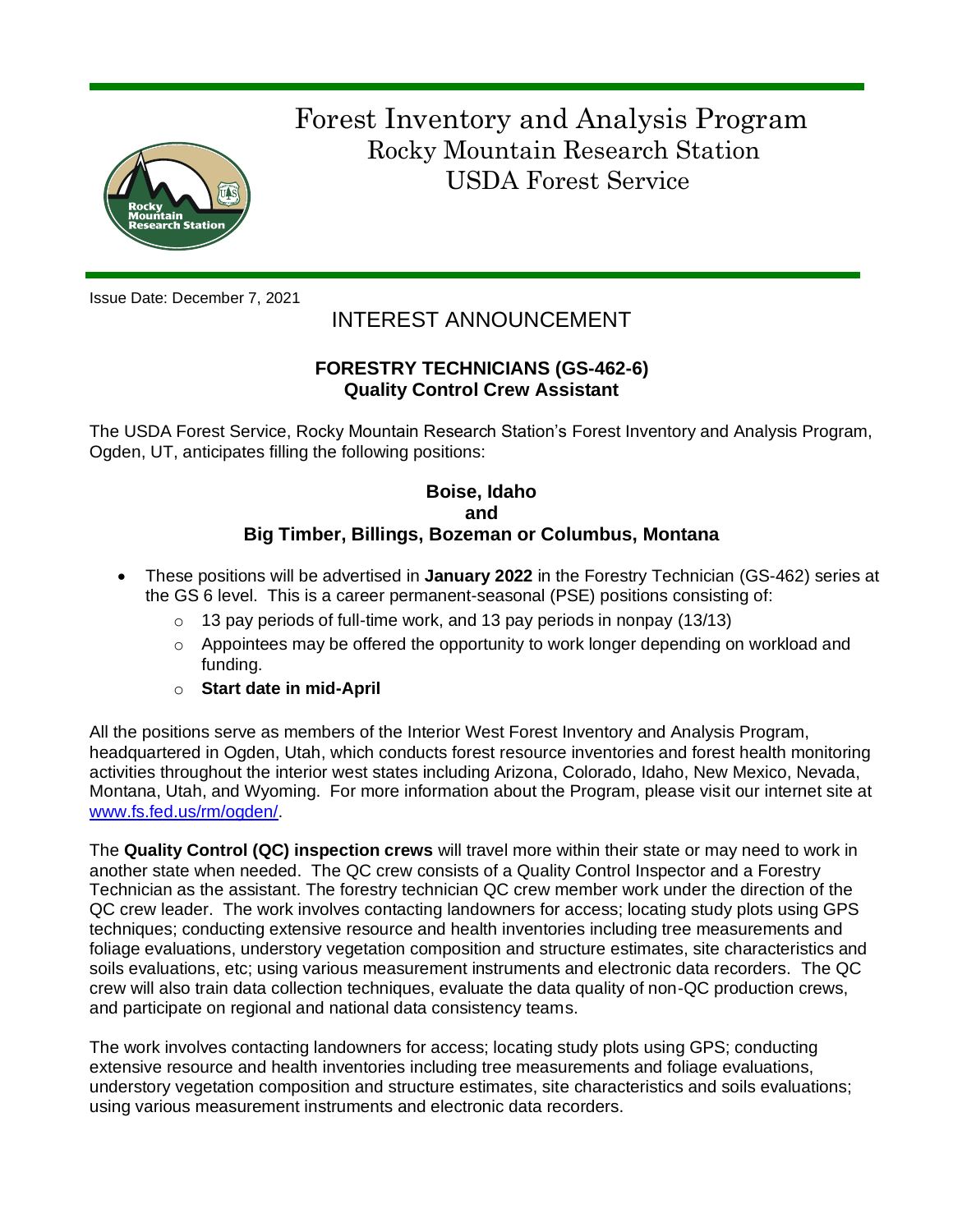The area sampled by the RMRS Forest Inventory and Analysis (FIA) program covers a diversity of ecological communities. Terrain varies from dry ponderosa pine, oak woodland and juniper forests at lower elevations in the southern portion of the 8-state territory; to the high alpine forests of Colorado, Wyoming, and the Rocky Mountains; to the temperate rain forests of northern Idaho and northwestern Montana - and everything in between! Each crew covers a large area, and all staff will experience a wide variety of country.

Fieldwork is arduous, and regularly includes extensive hiking and backpacking in remote and rugged areas, on and off-trail, in all weather conditions, and carrying heavy daypacks (~45 lb.) or backpacks (60+ lb.). Depending on location, a variety of other methods are used to access plots including ATV's, horses, aircraft, and boats; please contact us for specifics of each location.

The field season typically runs from April through October for positions in Idaho, Montana, and Wyoming, February through November for duty stations in New Mexico and Utah. Overnight travel away from the duty station is frequent and may include periods of extended and continuous travel. The ability to work productively as part of a team, meet the physical demands of this challenging outdoor work, and to quickly learn a complex set of field protocols are all very important in this position!

The purpose of this Outreach Notice is to determine the potential applicant pool for these positions. The vacancy announcement for these positions, when open, will be posted at the USA Jobs website, the U.S. Government's official site for jobs and employment information: [www.usajobs.gov](http://www.usajobs.gov/)

If you would enjoy working as part of the Forest Inventory and Analysis Program, we encourage you to express your interest in the position(s) as soon as possible and no later than **January 15, 2022**. If you reply to this outreach notice, we will notify you when the positions are announced. For additional information, please contact Dana Lambert, Field Training/QC Coordinator at [dana.lambert@usda.gov](mailto:dana.lambert@usda.gov) or call 970-596-3863. Or contact Maryfaith Snyder, Data Collection Team Lead at [maryfaith.snyder@usda.gov](mailto:maryfaith.snyder@usda.gov) or call 801-725-0134.

# **This outreach is for your information. If you are an education institution, please post the Outreach to your Jobs Board.**

#### **Thank you for your interest in these positions!**

The U.S. Department of Agriculture Forest Service prohibits discrimination in all its programs and activities on the basis of race, color, national origin, age, disability, and where applicable, sex, marital status, familial status, parental status, religion, sexual orientation, genetic information, political beliefs, reprisal, or because all or part of an individual's income is derived from any public assistance program. (Not all prohibited bases apply to all programs). Persons with disabilities who require alternate means for communication of program information (Braille, large print, audiotapes, etc) should contact USDA's TARGET Center at (202) 720-2600 (voice and TDD).

To file a complaint of discrimination write: USDA, Director, Office of Civil Rights, 1400 Independence Ave, SW, Washington, DC 20250-9410 or call (800) 795-3272 (voice) or (202)720-6382 (TDD). USDA is an equal opportunity provider and employer.